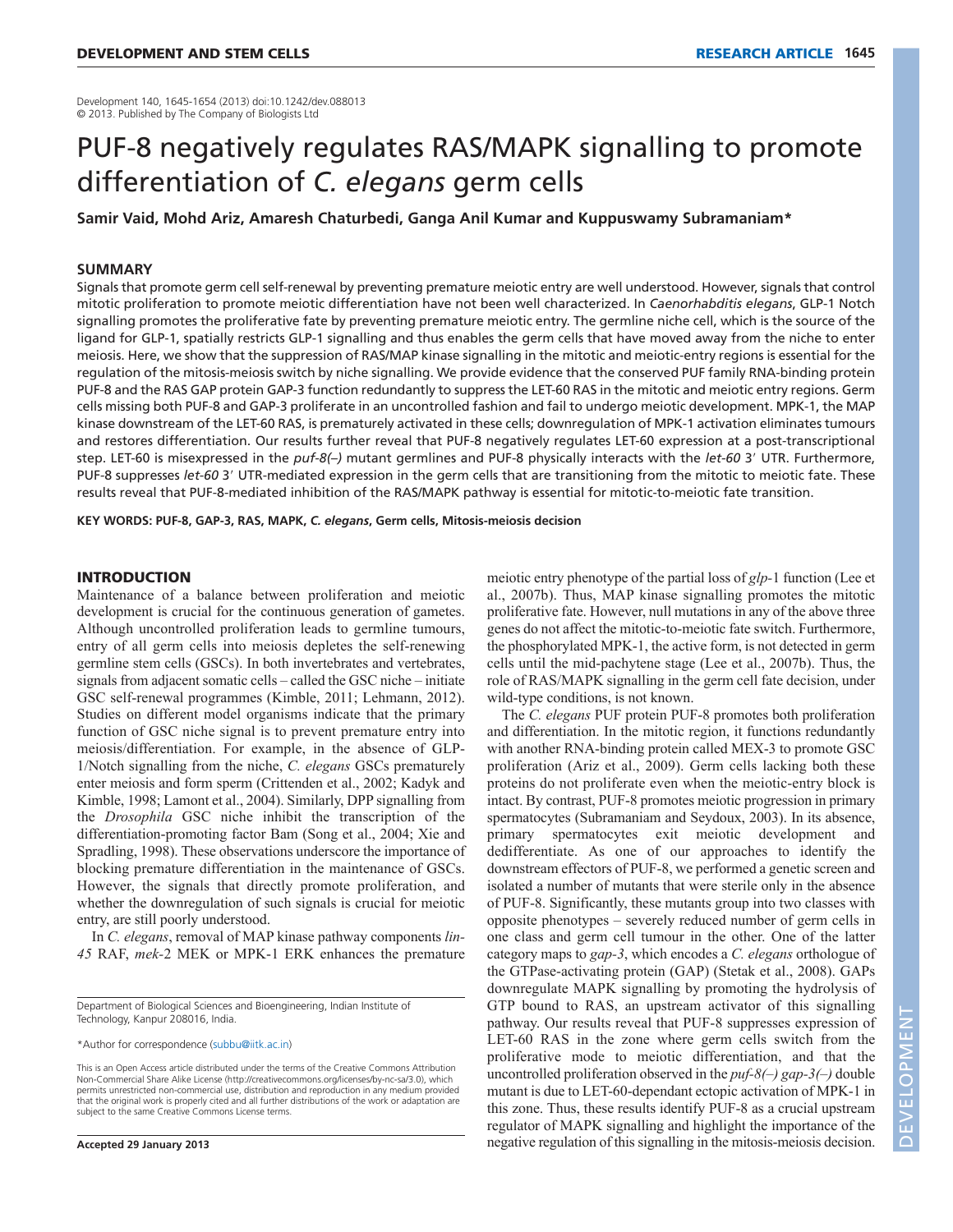#### **MATERIALS AND METHODS**

#### *C. elegans* **strains**

All worm strains were maintained at 20°C as described (Brenner, 1974), with the exception that all transgenic lines were kept at 25<sup>o</sup>C to avoid germline silencing of transgenes (Strome et al., 2001). Transgenes were introduced into different mutant backgrounds by standard genetic crosses. The strains used in this study are listed in supplementary material Table S2.

#### **Mutagenesis**

The design of the genetic screen used to isolate mutants that display synthetic phenotype with *puf-8* is shown in supplementary material Fig. S1. Mutagenesis was carried out as described earlier using EMS (Brenner, 1974). Briefly, about 200 L4 larvae of IT60 strain (see supplementary material Table S2 for genotype) were incubated in 4 ml M9 medium containing 50 mM EMS for 6 hours at 20°C. The worms were washed, and allowed to recover on OP50 *E. coli* lawns for about 12 hours at 20°C. They were then transferred to fresh lawns and embryos (F1 generation) were collected. About 300 F1 adults were cloned and the F2 embryos were collected for 24 hours. F2 progeny were examined for sterility.

#### **Transgenic worms**

The transgene construct pSV39, which expresses the GFP::GAP-3 fusion protein, was made as follows: GAP-3 ORF was amplified in two parts using primers KS3575 and KS3576 on wild-type cDNA and primers KS3575 and KS3102 wild-type genomic DNA (see supplementary material Table S3 for primer sequences), and cloned in pSV2 using a standard TA-cloning procedure (Mainpal et al., 2011). These two fragments were then combined in one construct pSV37 through restriction digestion and ligation. The 3018 bp GAP-3 ORF containing the first intron was amplified using primers KS3575 and KS3576, and introduced between *Spe*I and *Nar*I sites of pKS114 (Mainpal et al., 2011) to generate pSV39.

The transgene construct pAK9, which expresses PUF-8::9×HA::GFP was made as follows: KS3788 and KS3789 (see supplementary material Table S6 for primer sequences) were annealed, end-filled and the resulting fragment was cloned at the *Spe*I site in pPK44, a plasmid that expresses PUF-8::GFP fusion protein under the control of the *puf-8* promoter, to generate pAK8. KS3791 and KS3792 were annealed, end-filled and cloned at the *Cfr*9I site of pAK8 to generate pAK10. KS3794 and KS3795 were annealed, end-filled and cloned at the *Pau*I site of pAK10 to generate pAK9.

The GFP-3' UTR transgene fusions were made as follows: respective 3' UTR sequences were PCR-amplified from wild-type genomic DNA using the corresponding primers (see supplementary material Table S5 for primer sequences) and inserted at the *Bsp*120I site of pKS114 (Mainpal et al., 2011). Mutations in the *let-60* 3' UTR sequences were introduced through PCR primers described in supplementary material Table S6.

Each transgene construct was generated in duplicate and were introduced into *unc-119(–)* strain by biolistic bombardment, as described earlier (Jadhav et al., 2008; Praitis et al., 2001). Results of transgene expression patterns presented here are representatives of at least eight independent lines; in each case, at least 20 worms per line were examined.

## **Immunostaining and fluorescence microscopy**

Dissection, fixation of gonads and immunostaining were performed as described earlier (Ariz et al., 2009), except that for detecting LET-60, dissected gonads were fixed in 2% formaldehyde for 1 hour at room temperature, followed by methanol at −20°C for 5 minutes in a glass tube. We confirmed the specificity of this antibody by staining gonads depleted of LET-60 by RNAi (supplementary material Fig. S6). These gonads were not freeze-cracked. For detecting dpMPK-1, mouse monoclonal antibodies against dpMPK-1 (Sigma) was used at 1:500 dilution; for LET-60, goat polyclonal anti-LET-60 antibodies (Santa Cruz; catalogue number sc 9210) were used at 1:50 dilution. Anti-PH3 and anti-HIM-3 antibodies have been described previously (Ariz et al., 2009). Fluorescent images of immunostained gonads and transgenic worms expressing GFP reporters were examined using a fluorescence microscope (Zeiss Axioskop II mot plus) and images were acquired using a CCD camera (Axiocam HRm). All images presented are representative of at least 50 gonads per experiment; each immunostaining and DAPIstaining was repeated at least four times.

## **Electrophoretic mobility shift assay**

Mobility shift experiments were carried out as described previously (Jadhav et al., 2008). Template DNA fragments for *in vitro* transcriptions were generated as follows: for fragment 1, fragment 2, fragment 3, fragment 4 and fragment 5 of *let-60* 3' UTR RNA, respective sequences were PCR amplified from wild-type genomic DNA using the corresponding primers (see supplementary material Table S6 for primer sequences). These fragments were cloned into pSV2 using the standard TA cloning method (Mainpal et al., 2011). Each fragment was checked for orientation by using KS2808 and the fragment-specific reverse primer. From such positive clones, for each fragment, *in vitro* transcription template was made by PCR amplification using KS2808 and the fragment-specific reverse primer. The final plasmids thus generated were used to PCR-amplify the template for *in vitro* transcription using KS3432 and KS 3441 primers. Mutations in fragment 4 were introduced through PCR primers (see supplementary material Table S6 for primer sequences).

## **Co-immunoprecipitation and RT-PCR**

All the steps for co-immunoprecipitation were carried out at 4°C. About 150,000 synchronized IT722 adult hermaphrodites (see supplementary material Table S2 for genotype) were homogenized using a dounce homogenizer in homogenization buffer [100 mM NaCl, 25 mM HEPES (pH 7.5), 2 mM MgCl<sub>2</sub>, 0.5 mM EGTA, 10 mM EDTA, 1 mM DTT, 4 mM Na3VO4, 3 mM NaF, 0.1% IGEPAL C-30 (Sigma) supplemented with protease inhibitor (Sigma) and RNase inhibitor (Thermo Scientific)]. Homogenate was cleared by centrifuging at 14,000 *g* for 20 minutes. For immunoprecipitation, 100 µl of the homogenate was pre-cleared with Protein A beads (Genescript) and incubated for 3 hours with 1.5 µg of anti-HA antibody (Genescript). Again, Protein A beads were added and sample was incubated for 2 hours. Beads were collected by centrifugation and washed three times with homogenization buffer. For RT-PCR, RNA was isolated from the above beads, using TRI Reagent (Sigma), treated with DNase I for 30 minutes (Fermentas), extracted with phenol: chloroform and precipitated with ethanol. The pellet was washed with 70% ethanol and dissolved in 20 µl of RNase-free water. Ten microlitres of this total RNA was used for cDNA synthesis, and used for PCR amplification using mRNA-specific primers. RNA-mediated interference was performed by a feeding method described previously (Timmons et al., 2001).

#### RESULTS

# *puf-8* genetically interacts with several genes to control both mitosis and meiosis

Even null alleles of *puf-8* display a temperature-sensitive phenotype. At 20°C, all *puf-8(–)* worms are fertile, albeit they have a smaller germline and produce fewer progeny. However, at 25°C, 100% of the *puf-8(–)* worms are sterile (Ariz et al., 2009; Subramaniam and Seydoux, 2003). *C. elegans* germ cell development is significantly accelerated at the higher temperature. Processes involving multiple redundant factors are probably more sensitive to loss of any one of these factors when the rate is accelerated. We reasoned the temperature sensitivity of *puf-8(–)* phenotype is probably due to such a phenomenon, and decided to identify other genes that function redundantly with *puf-8*. Indeed, *puf-8* does function redundantly with *mex-3* to promote mitotic proliferation of germ cells, and *fbf-1* and *lip-1* in sperm-oocyte switch (Ariz et al., 2009; Bachorik and Kimble, 2005; Morgan et al., 2010). To identify such additional genes, we carried out a genetic screen that was designed to isolate mutants that display sterile phenotype only in the *puf-8(−/−)* genetic background at 20°C. This screen yielded 71 alleles, of which 37 belong to 29 complementation groups. These could be grouped into three phenotypic classes (see supplementary material Fig. S1 for details of the genetic screen). Class I mutant gonads had very few germ cells; class II mutants produced excess amounts of mitotic germ cells; and germ cells in the class III mutant hermaphrodites failed to switch from spermatogenesis to oogenesis (Fig. 1). Each class contained multiple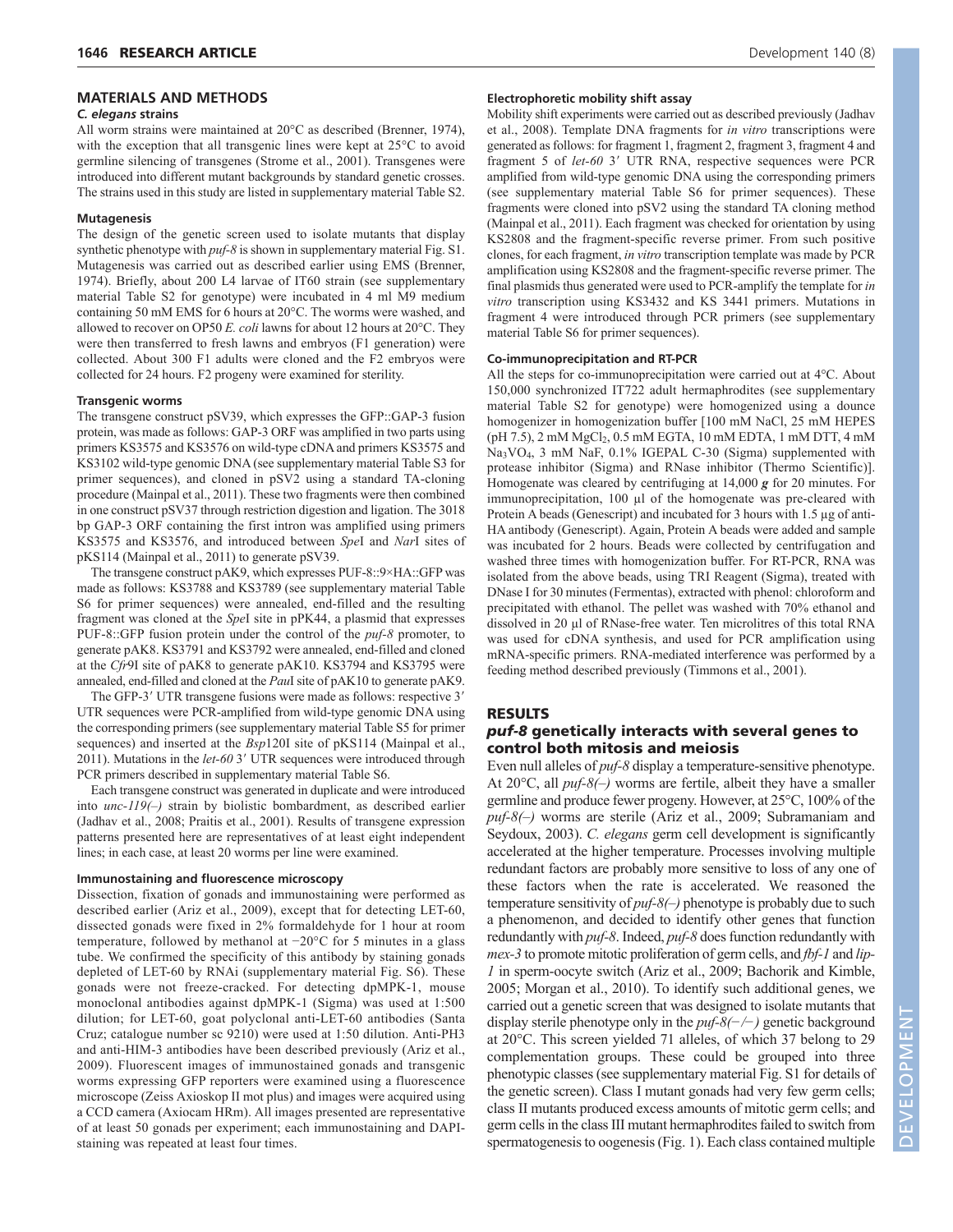

**Fig. 1. Mutants synthetic sterile with puf-8(–) belong to three distinct classes.** Dissected gonads, stained with the DNA-binding dye DAPI, are shown. Only the germline nuclei are visible. In this and subsequent figures, the distal mitotic region is oriented towards the left and the proximal region containing gametes to the right. Regions of the germline with germ cells at different stages of development are marked with solid white lines and labelled in the wild-type image. Class I mutants have very few germ cells. Class II mutants have tumourous germlines. This class has two subclasses. In one, the distal mitotic region is followed by a region with sperm, which is then followed by mitotically proliferating germ cells. In the second subclass, only mitotic germ cells were observed. Class III mutants fail to switch from spermatogenesis to oogenesis and make more sperm than do wild type.

complementation groups: 16 in class I, three in class II and 10 in class III (supplementary material Table S1). Within class II, two types of germ cell tumour were observed – in two alleles, *kp1* and *kp65* (belonging to one complementation group), proliferation was in the distal part of the gonad where GSCs normally reside. In the other two class II complementation groups, the tumourous proliferation was in the proximal part of the gonad, more like the dedifferentiation observed in the *puf-8(–)* single mutant grown at 25°C. These results show that *puf-8* genetically interacts with several genes to regulate proliferation as well as meiotic development, and suggest that PUF-8 plays a pivotal role in the mitosis-meiosis balance.

# *puf-8* functions redundantly with *gap-3* to suppress mitotic proliferation

We determined the chromosomal position of *kp1* and *kp65* using standard three-factor genetic crosses, RNAi, DNA sequencing and transgene rescue. Three-factor crosses using visible and SNP markers placed these mutations within the map positions −12.5 and −11.0 on chromosome I. There were 35 open reading frames (ORF) within this region. RNAi screening of these ORFs identified *gap-3*,

 $:GAP$ Proxima в puf-8(-/+); gap-3(-/-) puf-8(-/-); gap-3(-/-) Oocytes

which encodes a RasGAP (Stetak et al., 2008), as a potential candidate for the complementation group represented by *kp1* and *kp65*. Sequencing the *gap-3* region of genomic DNA from *kp1* and *kp65* worms revealed point mutations within the GAP-3 coding sequence. In *kp1*, a C-to-T change converts the CAA codon for glutamine at amino acid position 516 into the TAA stop codon. In *kp65*, a T-to-G change converts the TTA codon for leucine at amino acid position 806 into the TGA stop codon. The shorter protein predicted for *kp65* completely eliminates the 250 amino acid GAP domain and *kp1* deletes the last 70 amino acids of this domain (supplementary material Fig. S2). To further confirm our mapping results, we tested whether a transgene carrying the GAP-3-coding region would rescue the *kp1* allele. For this, we generated transgenic lines in which GFP::GAP-3 fusion was expressed in the germline using *pie-1* promoter. This transgene is expressed in the germline, where GFP::GAP-3 preferentially localizes to the cell membrane of all germ cells except the oocyte that is about to ovulate (Fig. 2A). As shown in Table 1, this transgene was able to rescue the *kp1* mutation, thus indicating *kp1* is indeed an allele of *gap-3*. We conclude *kp1* and *kp65* are alleles of *gap-3*.

## **Fig. 2. Adult puf-8(−/−); gap-3(−/−) germline contain only**

**mitotic germ cells.** (**A**) Distribution pattern of GAP-3::GFP fusion protein expressed in the germline using the upstream and downstream sequences of pie-1. The fusion protein localizes predominantly to the cell membrane of germ cells. (**B**) Dissected, DAPI-stained gonads. Although the puf-8(–/+); gap-3(−/−) heterozygous germline contains oocytes in the proximal region, the germline homozygous for both mutations does not have oocytes. The broken lines in the left image mark the boundaries among the indicated stages. Only mitotic cells were observed in the double mutant gonad shown on the right. (**C**) Dissected gonads immunostained for the mitosis marker phosphohistone H3 (PH3). Unlike the puf-8(–/+); gap-3(−/−) heterozygous germline, which contains PH3-positive cells only in the distal part, the double mutant has PH3-positive cells throughout the germline. In addition, the number of PH-3-positive cells in the distal region in the double mutant is significantly more than the single mutant.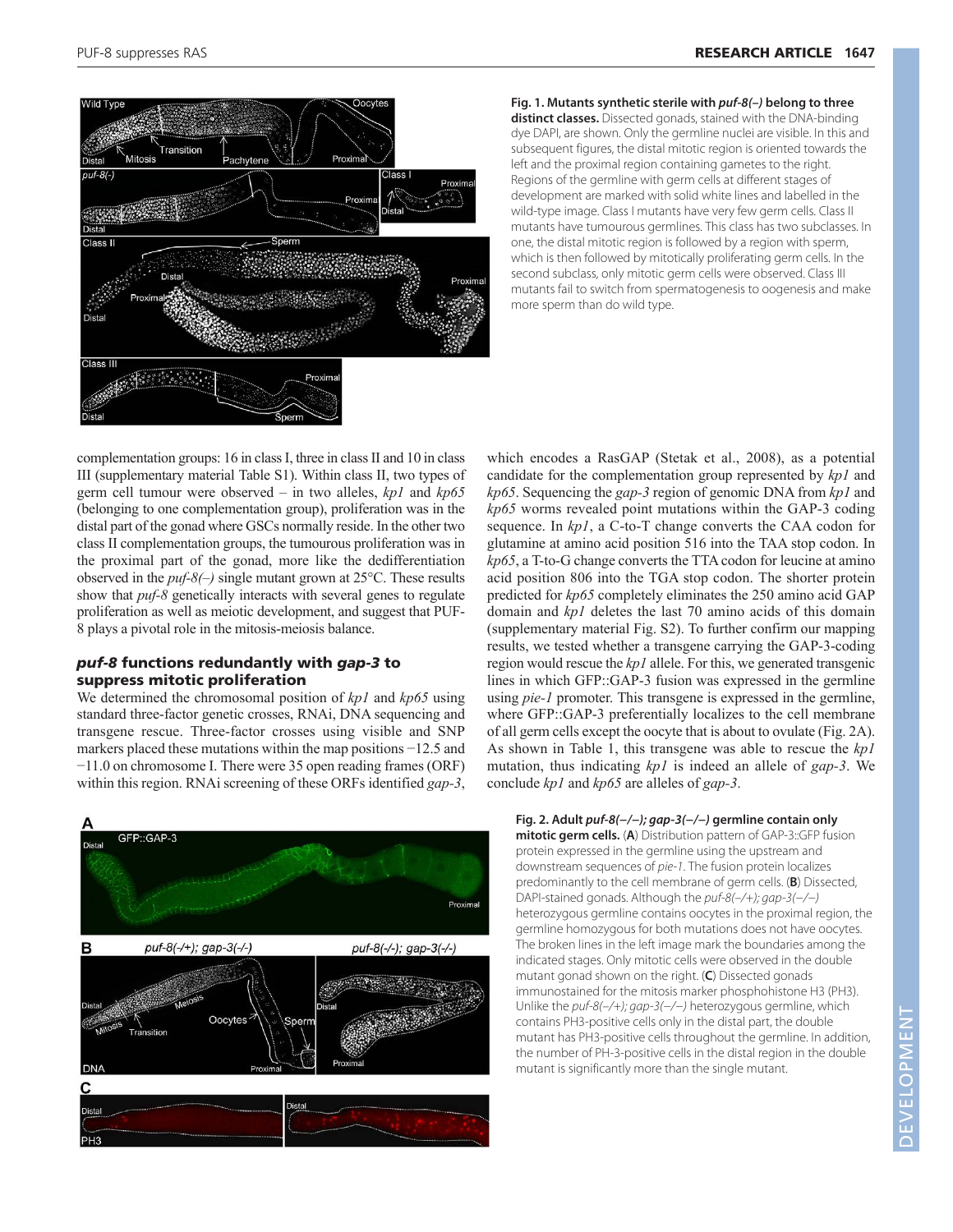| Genotype                                    | Percentage of germlines with gametes | Percentage of tumorous germlines | n   |
|---------------------------------------------|--------------------------------------|----------------------------------|-----|
| Wild-type                                   | 100                                  |                                  | 240 |
| $puf-8(zh17)$                               | 100                                  |                                  | 270 |
| $qap-3(kp1)$                                | 100                                  |                                  | 460 |
| qap-3(kp65)                                 | 100                                  |                                  | 400 |
| $puf-8(zh17)$ ; gap-3(kp1)                  | 0                                    | 100                              | 380 |
| puf-8(zh17); gap-3(kp1); kpls(pSV39)        | 100                                  |                                  | 400 |
| puf-8(zh17); gap-3(kp1); let-60(RNAi)       | 100                                  |                                  | 86  |
| puf-8(-); gap-3(kp1); rom-1(RNAi)           | $54*$                                | 28                               | 82  |
| $puf-8(-)$ ; gap-3(kp1); sur-6(RNAi)        | $62*$                                |                                  | 62  |
| puf-8 $(-)$ ; gap-3 $(kp1)$ ; spe-6 $(h49)$ | 0                                    | 100                              | 46  |
| *These genotypes produced only sperm.       |                                      |                                  |     |

**Table 1.** *puf-8* **and** *gap-3* **negatively regulate RAS/MAPK signalling to promote differentiation**

As expected from the design of the genetic screen, neither *gap-3(kp1)* nor *gap-3(kp65)* single mutants displayed any observable defects. Both spermatogenesis and oogenesis were normal in these worms and they yielded viable fertile progeny at both 20°C and 25°C (Fig. 2B, Table 1). As reported earlier, the *puf-8(–)* single mutant was fertile at 20°C (Subramaniam and Seydoux, 2003) (data not shown). By contrast, both *puf-8(–); gap-3(kp1)* and *puf-8(–); gap-3(kp65)* double mutants were 100% sterile at this temperature. Although a small percentage of the double mutants formed a few sperm, they did not produce any oocytes. Instead, mitotically proliferating cells were observed throughout the gonad in 100% of these worms, including the few in which a few sperm were observed (Fig. 2C). These observations show that *puf-8* and *gap-3* function in a redundant fashion to inhibit ectopic germ cell proliferation.

# PUF-8 and GAP-3 function redundantly to control RAS/MAPK signalling in germ cells

A tight control of RAS/MAPK signalling is crucial for normal levels of cell proliferation in different developmental contexts. Excessive signalling is responsible for several types of cancer in humans (Malumbres and Barbacid, 2003). RAS, the membrane-bound upstream activator of this signalling pathway, is a G protein and is active only in the GTP-bound form. Its intrinsic GTPase activity is stimulated by RAS GTPase-activating proteins (RasGAPs). Thus, RasGAPs act as negative regulators of RAS/MAPK pathway (Bernards, 2003). The *C. elegans* genome encodes three RasGAPs, namely GAP-1, GAP-2 and GAP-3 (Stetak et al., 2008). Each of these proteins controls the activity of the RAS protein LET-60 in different tissues. For example, GAP-3 has been shown to be the primary repressor of LET-60 in germ cells progressing through meiosis (Stetak et al., 2008). Therefore, we wanted to determine whether the RAS/MAPK signalling was altered in *puf-8(–) gap-3(–)* worms. For this, we immunostained dissected gonads with antibodies specific for the phosphorylated MPK-1 (dpMPK-1), which is the active form of the downstream kinase activated by RAS/MAPK signalling (Lee et al., 2007b). In the wild-type controls, dpMPK-1 expression could be observed in the midpachytene germ cells and oocytes, which is similar to the dpMPK-1 expression pattern reported earlier (Lee et al., 2007b). There were no noticeable variations in the levels or distribution pattern of dpMPK-1 in the *puf-8(–)* and *gap-3(–)* single mutants from the wild type. By contrast, in the *puf-8(–); gap-3(–)* double mutant gonads, dpMPK-1 was present throughout the gonad in all germ cells, and the immunofluorescence intensity was particularly higher in the region where germ cells exit proliferation and begin meiotic development (Fig. 3). These results show that PUF-8 and GAP-3 act redundantly to suppress MPK-1 activation in germ cells.



**Fig. 3. MPK-1 is ectopically activated in the puf-8(–); gap-3(–) double mutant.** Dissected adult gonads of the indicated genotypes stained with both DAPI (DNA) and anti-dpMPK-1 antibodies (dpMPK-1) to visualize the nuclear morphology and the active form of MPK-1, respectively. In the distal part of the germline, active MPK-1 level is significantly higher in the puf-8(-); gap-3(-) double mutant than the wild-type (WT) and both single mutants. Broken lines mark the boundaries among mitotic, transition and meiotic regions. In the double mutant, only mitotic germ cells were present throughout the gonad.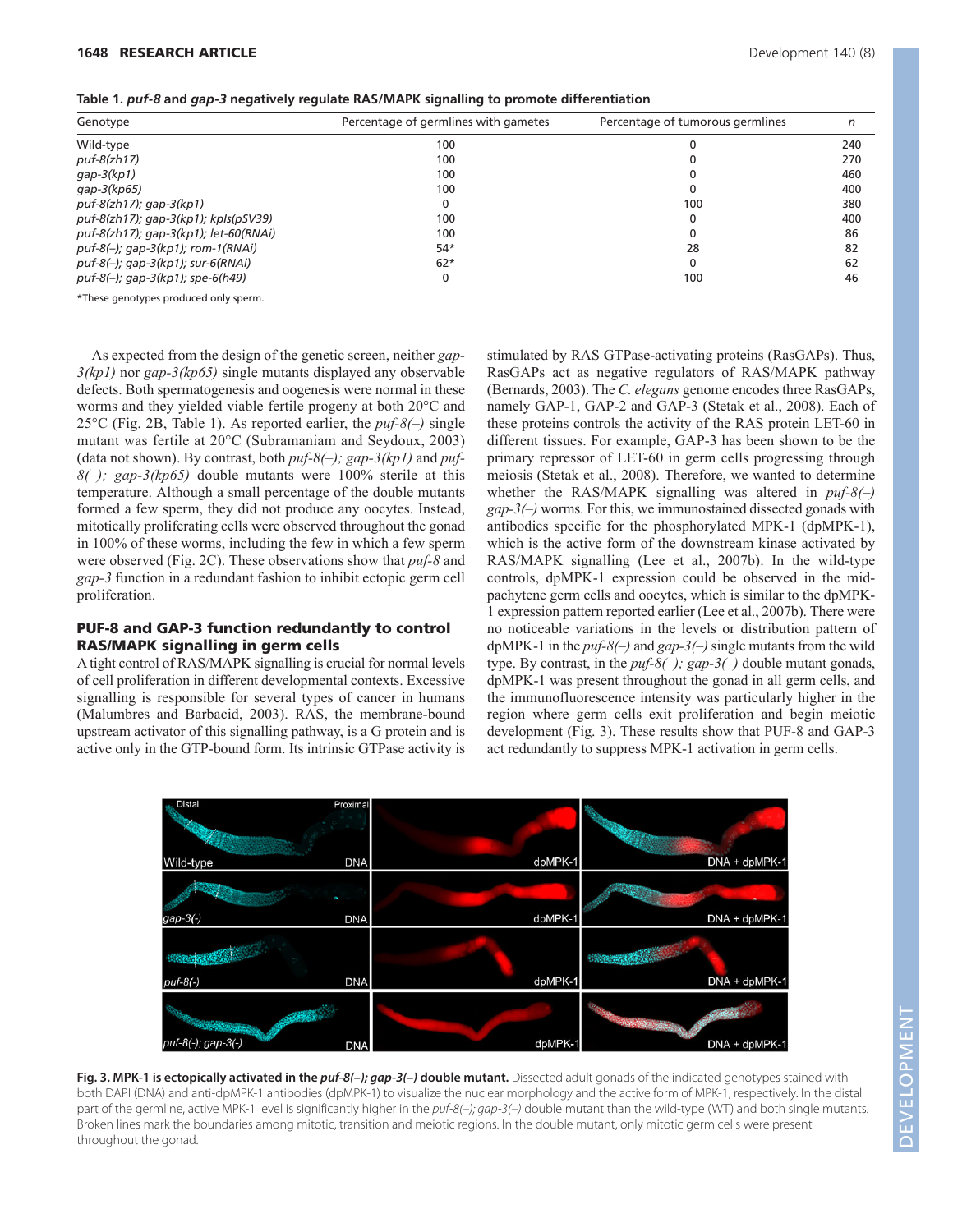# PUF-8- and GAP-3-mediated suppression of RAS/MAPK signalling is essential for the control of mitotic proliferation

To test whether the increased RAS/MAPK signalling is the cause of a tumour phenotype, we downregulated several RAS/MAPK pathway components (supplementary material Table S4) (Sundaram, 2006) in *puf-8(–); gap-3(–)* worms by RNAi. Although depletion of any one of these components reduced the tumourous proliferation, the extent of this reduction was significantly higher when LET-60, ROM-1 or SUR-6 was depleted by RNAi. In addition to tumour reduction, majority of these three RNAi gonads produced sperm. Strikingly, *let-60(RNAi)* arrested the tumour phenotype completely, and restored fertility (Table 1). Furthermore, immunostaining with anti-dpMPK-1 antibodies revealed a significant reduction in the levels of dpMPK-1 in these RNAi gonads (Fig. 4). These results show that the uncontrolled mitotic proliferation of *puf-8(–); gap-3(–)* worms is due to premature activation of RAS/MAPK signalling. We conclude PUF-8 and GAP-3 negatively regulate RAS/MAPK signalling to control mitotic proliferation.

# PUF-8 and GAP-3 are not essential for the onset of meiosis, but are essential for the maintenance of mitosis-meiosis transition in the adult

Mitotic proliferation in the *puf-8(–); gap-3(–)* double mutant appeared to be uncontrolled as the gonads quickly filled up with mitotic germ cells and enlarged within 48 hours of L4-adult moult. Two types of germline tumours have been observed in *C. elegans*. The first type results from the failure of germ cells to switch from mitotic to meiotic fate. In this case, mitotically cycling GSCs present at the distal part of the gonad fail to enter meiosis and instead proliferate in an uncontrolled fashion (Berry et al., 1997; Hansen et al., 2004a). In the second type, the initial mitotic-tomeiotic cell fate switch is unaffected, but the germ cells exit meiosis and dedifferentiate into mitotically cycling cells (Francis et al., 1995a; Francis et al., 1995b; Subramaniam and Seydoux, 2003). As an initial attempt to determine the type of tumour observed in the *puf-8(–); gap-3(–)* worms, we blocked meiotic progression by generating the  $\frac{puf-8(-)}{gap-3(-)}$ ; spe-6(-) triple mutant. SPE-6 is essential for meiotic progression and the *spe-6(–)* mutant germ cells arrest at late prophase I (Varkey et al., 1993). As shown in Table 1, tumorous proliferation was also observed in this triple mutant, which suggests that the mutant germ cells either fail to switch from mitotic to meiotic fate or dedifferentiate after entering into meiosis but prior to the stage requiring SPE-6 activity.

Known mutations that cause meiotic exit and dedifferentiation do not alter the temporal and spatial positions of meiotic onset during larval development (Francis et al., 1995a; Francis et al., 1995b; Subramaniam and Seydoux, 2003). Therefore, we wanted to check whether the meiotic onset was normal in the *puf-8(–); gap-3(–)* double mutant. To do this, we immunostained the gonads at different developmental time points with antibodies against the meiotic marker HIM-3 (Zetka et al., 1999). In addition, we co-immunostained the same gonads with the anti-dpMPK-1 antibodies to identify the exact time and location of dpMPK-1 activation. In the wild-type *C. elegans*, meiosis begins at early L3 larval stage in the proximal part of the gonad (Hansen et al., 2004a). At the mid-L3 stage, HIM-3-positive cells were present at the proximal part of the wild type as well as the double mutant gonads (Fig. 5A). These results indicate that inhibition of LET-60 activity by *puf-8* and *gap-3* is not required for the initiation of entry into meiosis at the normal time during development. At this stage, no dpMPK-1 could be detected in the wild-type or the *puf-8(–); gap-3(–)* double mutant. By contrast, at the early L4 stage, dpMPK-1 expression was readily observable in the double mutant in all germ cells with the exception of a few at the distal end and most of the HIM-3-positive cells at the proximal end (Fig. 5B). Similar expression patterns also persisted at the mid-L4 stage (Fig. 5C). At both these later stages, although the zones of dpMPK-1 and HIM-3 expression were mutually exclusive for the large part, they overlapped in a few cells at the boundary between the two zones (Fig. 5B,C). However, whereas elevated levels of dpMPK-1 were observed throughout the *puf-8(–); gap-3(–)* adult germlines, no HIM-3-positive cells were detected in them (Fig. 5D). These results reveal that the activation of MPK-1 in the *puf-8(–); gap-3(–)* germline begins in cells at the proximal part of the distal proliferative zone, referred to as meiotic entry region or the transit-amplifying zone (Cinquin et al.,



# **Fig. 4. Depletion of MAP kinase pathway components suppress puf-8(–); gap-3(–)**

**phenotype.** Dissected gonads of puf-8(–); gap-3(–) young adults following the indicated RNAi treatments stained as described in Fig. 3. Although let-60(RNAi) reduces dpMPK-1 levels considerably throughout the germline, sur-6(RNAi) and rom-1(RNAi) does so in the early pachytene region. In all three cases, tumourous proliferation is abolished and gametes are seen in the proximal region – oocytes in let-60(RNAi) and sperm in sur-6(RNAi) and rom-1(RNAi). See text and Table 1 for additional information.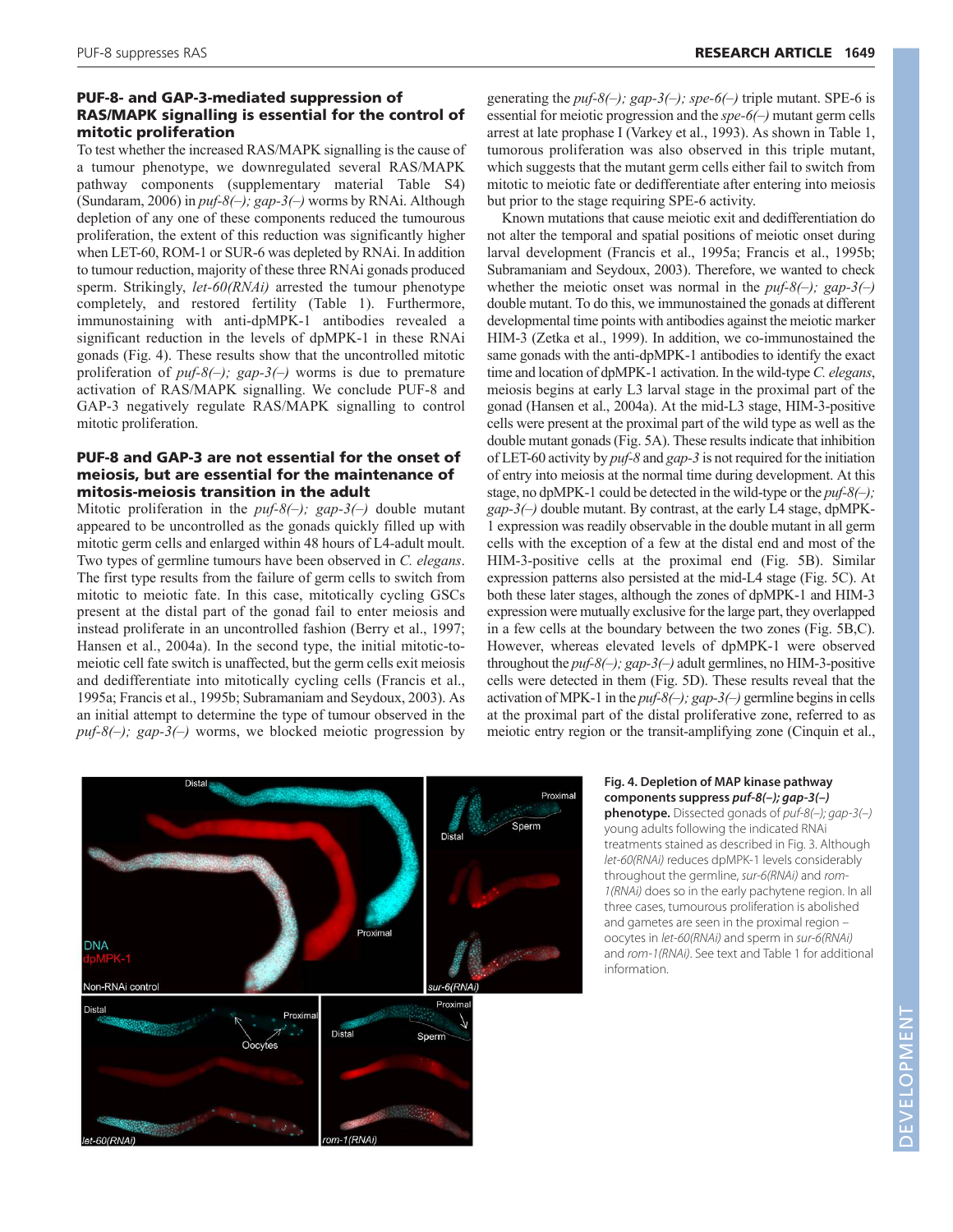

**Fig. 5. Time-course analysis of MPK-1 activation and the onset of meiosis.** (**A-D**) Gonads were extruded by dissecting worms at the indicated developmental stages and immunostained for the synaptonemal complex protein HIM-3 (green), which marks the meiotic cells, and dpMPK-1 (red), which is the active form of the MAP kinase MPK-1. In A-C, the broken lines indicate the area containing germ cells with HIM-3-positive chromatin. Vertical lines mark the approximate boundaries of the meiotic entry region. In D, the broken vertical line marks the boundary between the HIM-3 negative and HIM-3-positive cells in the wild type; no HIM-3-positive cells are seen in the puf-8(-); qap-3(-) gonad. Synchronous L1 larvae were fed on OP50 bacterial lawns for 36 hours (mid L3), 42 hours (early L4), 48 hours (mid L4) and 66 hours (adults) at 20°C before immunostaining. Scale bars: 20 μm.

2010; Hansen et al., 2004a), and that these cells, once the level of dpMPK-1 increases beyond a threshold, fail to differentiate into HIM-3-positive meiotic cells. This is consistent with the earlier observation that the downstream effectors of the RAS/MAPK pathway promote the mitotic fate (Lee et al., 2007b).

Another hallmark of the germ cell tumour resulting from dedifferentiation is that it is dependent on the germ cell sex (Francis et al., 1995a; Francis et al., 1995b; Subramaniam and Seydoux, 2003). Contradictory to this, *puf-8(–); gap-3(–)* males, as well as *puf-8(–); gap-3(–); fem-3(–)* and *puf-8(–); gap-3(–) fog-3(–)* feminized hermaphrodites, displayed germline tumour phenotype (supplementary material Fig. S3). Taken together, the data presented in this section indicate that the overproliferation phenotype of *puf-8(–); gap-3(–)* results from the failure to maintain the proliferative to the meiotic fate switch in the adult germline.

# Germline tumour formation in *puf-8(–); gap-3(–)* depends on *glp-1,* but not on *fbf,* activity

GLP-1 signalling is essential for the mitotic fate of GSCs. In *glp-1(–)* worms, very few germ cells are made, and all these cells differentiate into sperm (Austin and Kimble, 1987). GLP-1 prevents premature entry into meiosis in part by promoting the expression of the PUF protein FBF, which suppresses the expression of the meiotic promoter GLD-1 (Crittenden et al., 2002). In addition, GLP-1 has been proposed to promote the expression of an unknown gene named gene X, which suppresses GLD-1 expression (Hansen et al., 2004b). To determine whether the overproliferation phenotype of *puf-8(–); gap-3(–)* germlines is dependent on *glp-1* and/or *fbf*, we performed epistasis analysis among these genes using loss-offunction alleles as well as RNAi. Germ cell proliferation in the *puf-*  $8(-)$ ; gap-3(-); glp-1(RNAi) worms was reduced to the level observed in *glp-1(–)* single mutant worms, and the few cells present in the triple mutant differentiated into sperm (Fig. 6A). Similar results were obtained even when GLP-1 was depleted after ectopic MPK-1 activation (Fig. 6B). These results show that the tumorous proliferation observed in the *puf-8(–); gap-3(–)* germline is dependent on GLP-1, and suggest that *puf-8* and *gap-3* function either as upstream negative regulators of *glp-1*, or in a parallel pathway. In addition, these results reveal PUF-8 and GAP-3 are not essential for meiosis when the block of meiotic entry by GLP-1 is removed. The PUF protein FBF is encoded by two nearly identical paralogues *fbf-1* and *fbf-2* (Zhang et al., 1997). Therefore, we generated the *fbf-1(–) fbf-2(–) puf-8(–); gap-3(–)* quadruple mutants to test whether the *puf-8(–); gap-3(–)* tumour phenotype required FBF. Surprisingly, as shown in Fig. 6C, germ cells in this quadruple mutant proliferated in an uncontrolled fashion, just as they did in the *puf-8(–); gap-3(–)* double mutant worms, indicating that FBF is not required for the tumorous proliferation of the *puf-8(–); gap-3(–)* germ cells. Possibly, the ectopically activated MPK-1 blocks meiotic entry by promoting the expression and/or activity of gene X mentioned above, which is independent of FBF. Alternatively, the ectopic MPK-1 promotes proliferation directly; however, only when the block of meiotic entry is maintained either by FBF or gene X.

# PUF-8 suppresses LET-60 expression in the proliferative and transition zones by direct 3' UTR binding

Next, we wanted to investigate how PUF-8 and GAP-3 synergistically control the activation of MPK-1. As mentioned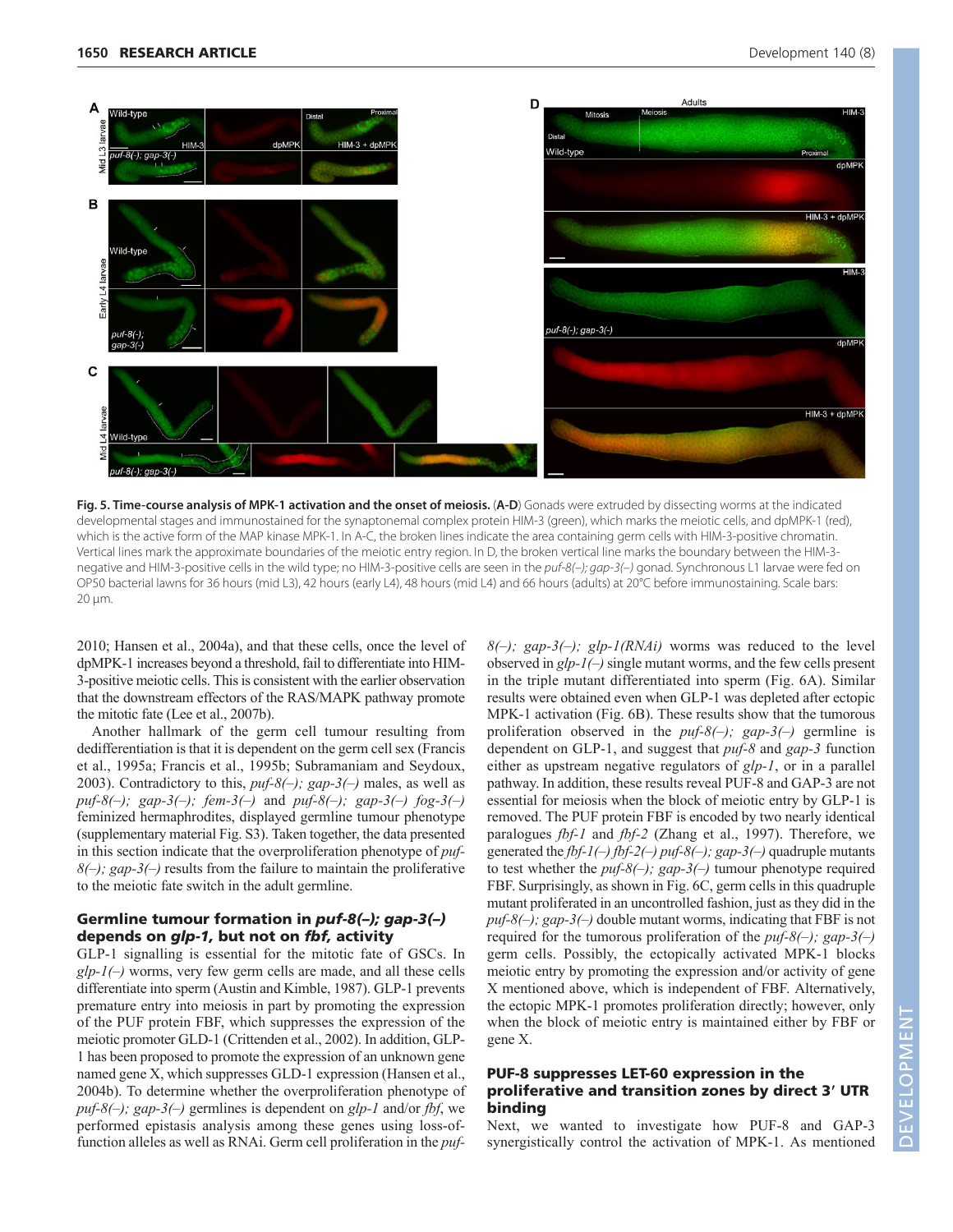

**Fig. 6. puf-8(–); gap-3(–) tumour phenotype is dependent on GLP-1, but not on FBF.** (A) DAPI-stained worms of the indicated genotypes are shown. Only a part of the worm where the germline is present is seen here. Only a few sperm (bright white spots) are present in the germline. Fainter staining in the background is of somatic nuclei. (**B**,**C**) Dissected, DAPI-stained gonads of adult worms. GLP-1 was depleted either during early larval development, by allowing embryos to hatch and develop on glp-1 RNAi bacteria (A), or during L4 larval stage, by shifting larvae at late L3 to RNAi bacteria (B). In B, puf-8(-/+) heterozygous germ cells have entered oogenesis, whereas the puf-8(-/-) homozygotes (bottom) have differentiated as sperm, presumably owing to the lack of puf-8 and glp-1(-). In C, whereas fbf-1(-) fbf-2(-) gonads have only sperm, the fbf-1(–) fbf-2(–) puf-8(–); gap-3(–) gonads have only mitotic germ cells.

above, GAP-3 is a RasGAP; it negatively regulates the LET-60 RAS to promote pachytene exit (Stetak et al., 2008). As PUF-8 is a posttranscriptional regulator, we tested whether PUF-8 controlled the expression of LET-60. First, we checked the levels of LET-60 protein in the germlines by immunostaining. In the wild-type hermaphrodite germline, no LET-60 signal could be detected in the proliferative, transition and in the distal part of the pachytene regions (Fig. 7). In the distal-proximal sense, LET-60 first appeared on punctate structures around the mid-pachytene region and became stronger where pachytene nuclei begin to cellularize and form oocytes. The levels of LET-60 dramatically increased in the maturing oocytes (supplementary material Figs S4, S5). By contrast, punctate-like LET-60 signals were readily observed in the distal proliferative zone in the *puf-8(–)* germlines; its expression was more pronounced in the transition zone, where the punctate structures appeared to be localized on the cell membrane (Fig. 7). These results show that PUF-8 suppresses the expression of LET-60 in the proliferative and transition zones.

PUF-8 has been shown to regulate its target mRNAs by binding to the 3' UTR (Mainpal et al., 2011). Therefore, we tested whether PUF-8 can control *let-60* 3' UTR-mediated expression in the germline. For this, we generated GFP::H2B-let-60<sup>3</sup>' UTR fusion transgene and expressed it in the germline using *pie-1* promoter (D'Agostino et al., 2006). In the wild-type genetic background, the let-60<sup>3</sup> UTR fusion expressed GFP::H2B weakly in the proliferative as well as transition zones. By contrast, depletion of PUF-8 enhanced the expression of GFP::H2B in the crescentshaped nuclei of the transition zone, which further increased in the early pachytene cells (Fig. 7). These results suggest PUF-8 negatively regulates *let-60* mRNA in the transition zone and early pachytene germ cells. The slight proximal shift between the LET-60 misexpression detected by immunostaining and the GFP::H2B-*let-*60 3' UTR expression in the  $puf-8$ (–) germline is probably due to the delay in the accumulation of sufficient levels of GFP::H2B.

To determine whether PUF-8 mediated its effect on *let-60* 3' UTR through direct RNA binding, we first tested its ability to interact with the *let-60* 3' UTR in electrophoretic mobility shift assays (EMSA). Earlier, a fusion protein containing the PUF domain (171-535 amino acids) of PUF-8 and the maltose-binding protein (MBP::PUF-8) has been used to demonstrate the interaction between PUF-8 and the 3' UTR of one of its targets, pal-1 mRNA (Mainpal et al., 2011). Therefore, we used the same fusion protein in EMSAs with the *let-60* 3' UTR RNA. As the *let-60* 3' UTR is too long – 819 nucleotides – to be tested in EMSA, we divided it into five fragments and tested each of them individually. Of these five, MBP::PUF-8 retarded the mobility of fragment 4 in a sequencespecific manner (Fig. 8B and data not shown). We then substituted 60-nucleotide stretches of this 202-nucleotide fragment 4 with TG repeats to identify the specific sequence of RNA that is crucial for PUF-8 binding. As shown in Fig. 8C, substitution of SubC region completely abolished the mobility shift, indicating that this region is crucial for binding PUF-8.

Second, we investigated the importance of PUF-8-let-60 3' UTR interaction *in vivo* using the GFP::H2B-let-60 3' UTR transgene assay described above. Transgenic worms with the wild-type *let-60* 3' UTR sequence showed a weak, uniform expression throughout the gonad (Fig. 7 and Fig. 8E). By contrast, the GFP::H2B expression was markedly elevated starting from the transition zone in worms carrying the transgene with SubC substitution (Fig. 8E). Thus, removal of PUF-8 or mutation of let-60 3' UTR both affect let-60 3' UTR-mediated expression in the germ cells of the transition zone. Third, we further validated the PUF-8-*let-60* 3-UTR interaction using the co-immunoprecipitation (co-IP) approach. There are no PUF-8-specific antibodies currently available; as the expression of PUF-8::GFP is very weak, anti-GFP antibodies have also not been successful, at least in our hands, for immunoprecipitation from worm extracts. Therefore, we generated a new transgene bearing nine repeats of the HA epitope tag fused to PUF-8::GFP. This transgene rescued *puf-8(–)* worms, indicating that the fusion protein is functional (data not shown). Western blotting revealed that the anti-HA antibodies could specifically immunoprecipitate the 9×HA::PUF-8::GFP from worm lysates (data not shown). Reverse transcription-polymerase chain reaction (RT-PCR) on RNA templates extracted from the immunoprecipitated pellets using *let-60*-specific PCR primers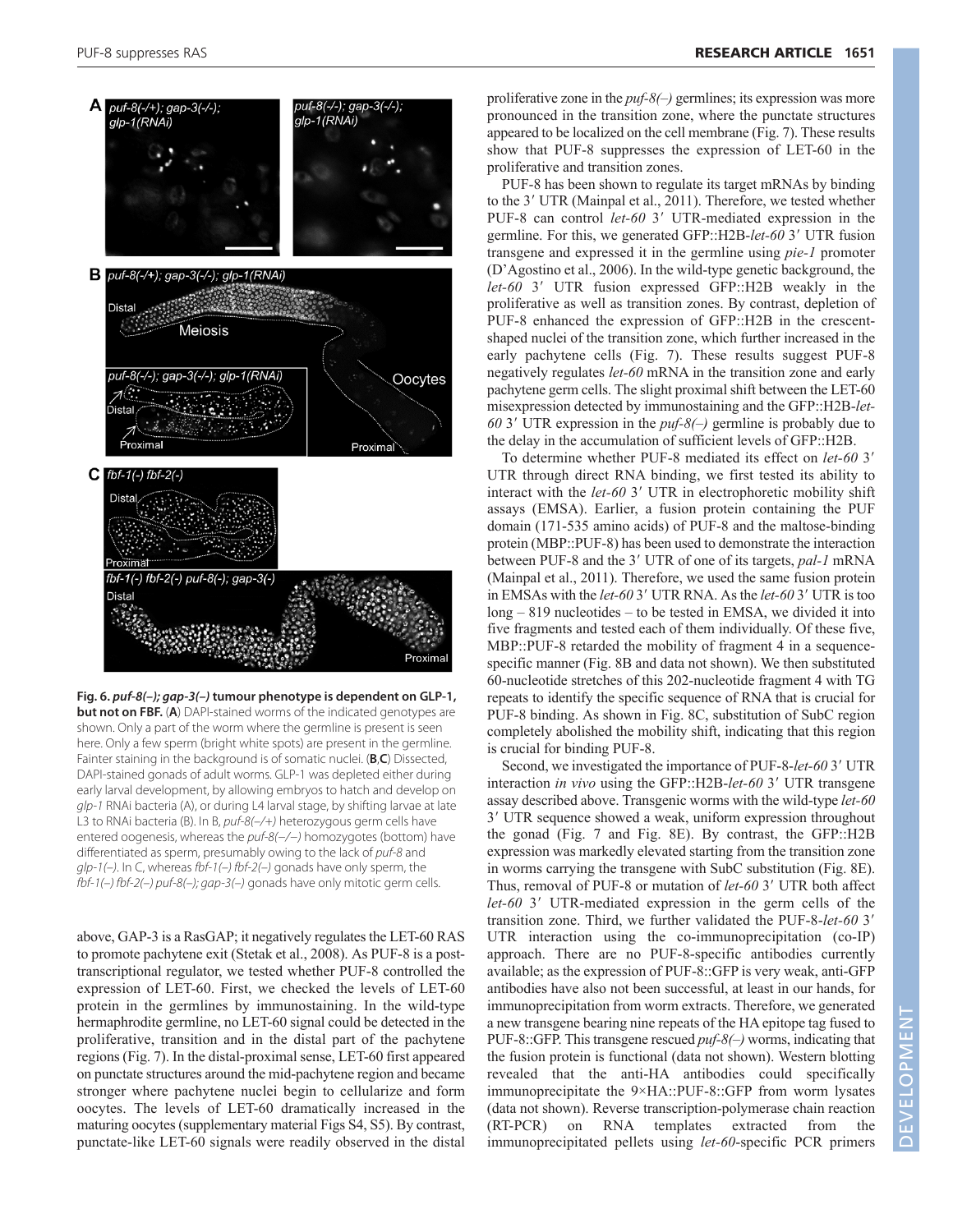

**Fig. 7. PUF-8 negatively regulates LET-60 expression in the germline.** (**A**) Dissected gonads stained with anti-LET-60 antibodies and DAPI. Genotypes are indicated on the top. In the transition zone, although LET-60 signal is seen only in a few cells at the top in this focal plane, it was observed in a several cells within this zone in other focal planes. The dots revealed by immunostaining signal correspond to cell membrane at the intersection of adjacent cells. See also supplementary material Figs S5 and S6. (**B**) Dissected gonads of live worms revealing the expression pattern of GFP::H2B reporter fusion expressed under the control of pie-1 promoter and let-60 3' UTR sequences. Only the distal germlines are shown. In the puf-8(-) genetic background, let-60 3' UTR fusion shows significant upregulation in the transition and early pachytene region when compared with the wild type. In total, 20 worms each of 11 independent transgenic lines were examined, and representative images are shown here. broken lines in A and B mark the boundaries among the mitotic, transition and pachytene regions. (**C**) Comparison of the GFP fluorescence intensity (arbitrary units) per nucleus in the transition zone between the wild-type and puf-8(-) gonads. n=23 nuclei from five gonads; P=0.0001 (Student's t-test).

showed that the *let-60* mRNA specifically co-immunoprecipitated with the fusion protein (Fig. 8D). We conclude PUF-8 suppresses *let-60* expression in the transition zone germ cells by binding to the let-60<sup>3'</sup> UTR.

## **DISCUSSION**

Results presented here identify the PUF protein PUF-8 as a crucial upstream regulator of the MPK-1 MAP kinase and explain why MPK-1 is not activated during the early pachytene stage, although MPK-1 activity is crucial for the meiotic progression (Church et al., 1995; Lee et al., 2007b; Ohmachi et al., 2002). Our results clearly show that the premature MPK-1 activation promotes mitotic fate, and as a result, germ cells fail to enter meiosis. Importantly, our findings reveal that the post-transcriptional control of *let-60* mRNA by PUF-8 and the protein-level of control of LET-60 RAS activity by the RasGAP GAP-3 constitute a redundant mechanism to maintain the MPK-1 activity at undetectable levels in the mitotic, meiotic-entry and the early pachytene regions. In *C. elegans*, the somatic distal tip cell regulates the mitosis-meiosis switch by spatially restricting GLP-1 signalling, which prevents premature meiotic entry (Kimble and Crittenden, 2007). In this context, the ectopic activation of a proliferation-promoting signal that is not spatially regulated will potentially interfere with the mitosis-meiosis transition. Results presented here show that PUF-8 and GAP-3 function redundantly to prevent one such proliferation-promoting signal – the ectopic activation of LET-60 RAS – from disrupting the regulation of the mitosis-meiosis switch mediated by the spatially restricted GLP-1 signalling.

# Origin of the tumour-forming cells in the *puf-8(–); gap-3(–)* mutant

At 25°C, *puf-8(–)*single mutant primary spermatocytes exit meiosis, dedifferentiate and form a tumour (Subramaniam and Seydoux, 2003). Several observations indicate that the tumour phenotype of *puf-8(–); gap-3(–)* differs from this dedifferentiation-driven tumour of *puf-8(–)*. First, although meiotic block caused by the removal of SPE-6 arrests the *puf-8(–)* tumour, it does not do so in the case of the *puf-8(–); gap-3(–)* tumour. Second, although the onset of meiosis occurs normally in the double mutant, cells positive for the meiotic marker HIM-3 are absent at the adult stage. By contrast, HIM-3-positive cells are continuously present in the *puf-8(–)* mutant. Third, the double mutant tumour is not dependent on the germ cell sex, whereas the *puf-8(–)* tumour is dependent on the male germ cell sex (Subramaniam and Seydoux, 2003). Fourth, upon depletion of GLP-1 at the L4 larval stage – a stage when the removal of PUF-8 and GAP-3 results in elevated levels of active MPK-1 – the double mutant germ cells are able to differentiate and form sperm, which is unlikely if the uncontrolled proliferation is due to dedifferentiation. These observations strongly support that the tumorous proliferation in the *puf-8(–); gap-3(–)* double mutant is caused by the failure to switch from proliferative to meiotic fate, rather than by the dedifferentiation of cells that have already entered into meiosis.

## MAPK pathway and meiotic entry

Signal transduction through the RAS/MAPK pathway promotes cell proliferation in diverse organisms. Increased signalling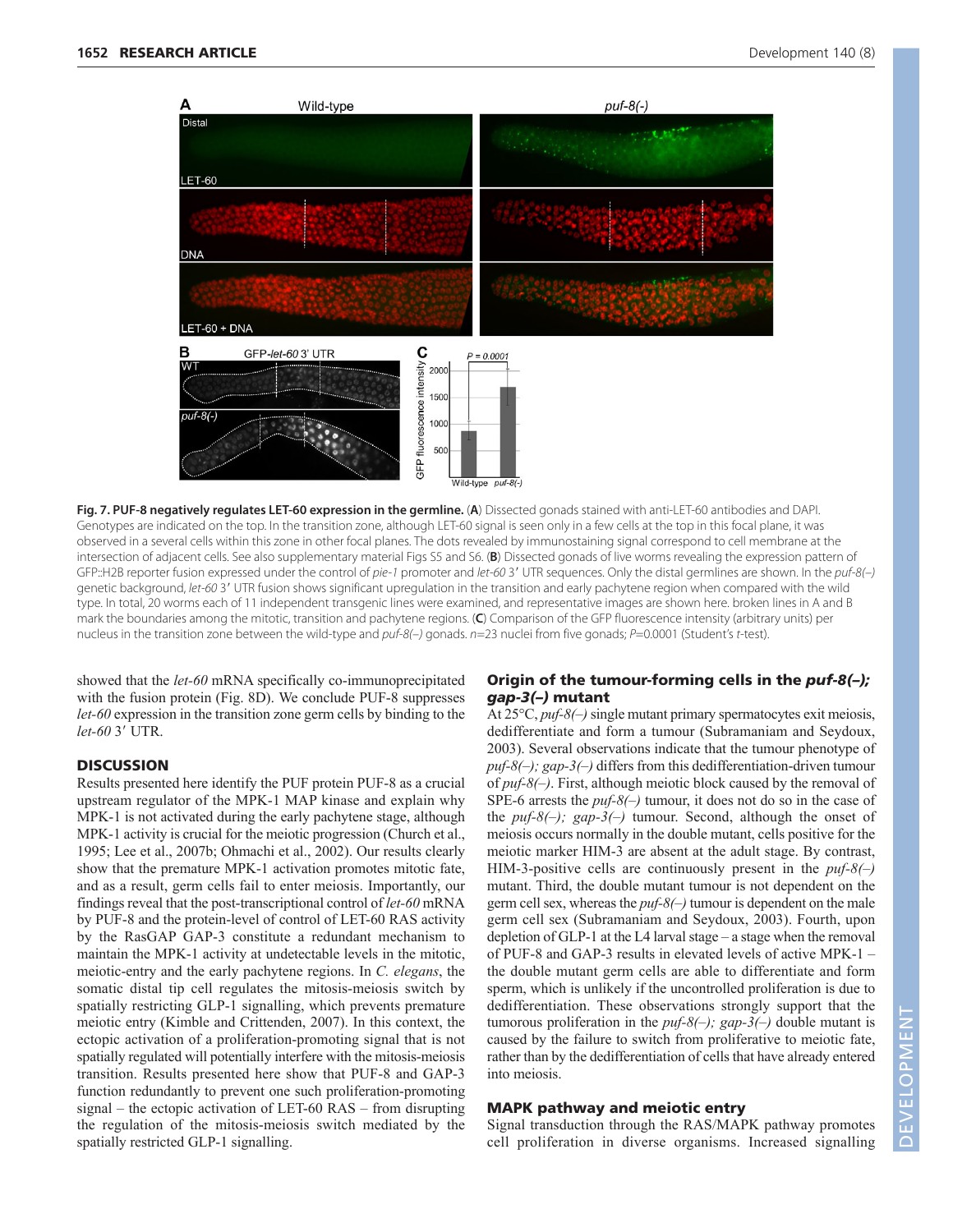

through this pathway is responsible for tumour growth in a variety of cancers. However, its role in the mitotic self-renewal of germ cells is poorly understood. In *C. elegans* germline, RAS/MAPK signalling is essential for meiotic progression, oocyte maturation and ovulation, all of which underscore the crucial role that this signalling pathway plays in the various cellular events involved in differentiation (Arur et al., 2011; Church et al., 1995; Lee et al., 2007b; Ohmachi et al., 2002). Despite its essential role in meiotic progression, we do not think RAS/MAPK pathway promotes the early events of meiotic entry for the following reasons. First, even in null *mpk-1* mutants, germ cells enter meiosis and arrest in pachytene (Church et al., 1995; Ohmachi et al., 2002). Rather, as mentioned in the Introduction, RAS/MAPK signalling promotes the proliferative fate (Lee et al., 2007b). Second, MPK-1 is not activated in germ cells just entering meiosis, and the downstream effectors of the RAS/MAPK pathway promote mitotic fate (Lee et al., 2007b). Third, our results show that, rather than promoting differentiation, an increase in the levels of dpMPK-1 in these cells actually promotes continued proliferation. Fourth, our epistasis analysis reveal that the tumour phenotype of *puf-8(–) gap-3(–)* is epistatic over *fbf-1(–) fbf-2(–)*, clearly indicating that, instead of enhancing the premature meiotic-entry phenotype of *fbf-1(–)* 

**Fig. 8. PUF-8 interacts with let-60 3**- **UTR.** (**A**) Parts of let-60 3-UTR RNA tested in gel shift assays presented in B and C. Sequences of PRE-1 (UGUCAAAA) and PRE-2 (UGUCAAGU) match to the consensus PUF-8 recognition element (Opperman et al., 2005). SubA, SubB and SubC refer to regions substituted with TG repeats. (**B**) Electrophoretic mobility patterns of radiolabelled fragment 4 of let-60 3' UTR RNA (L let-60, fragment 4) in the presence of indicated components. MBP::PUF-8, bacterially expressed fusion protein containing maltose-binding protein and the C-terminal (175-535 amino acids) PUF domain of PUF-8; UL, non-radiolabelled; NS, a nonspecific RNA of about 200 nucleotides; 15× and 75×, 15 and 75 times molar excess when compared with the radiolabelled RNA, respectively. Arrow indicates the mobility-shifted band in both B and C. (**C**) Same assay as described in B except that the sequence of the radiolabelled RNA was substituted as indicated. Substitutions of the SubA, SubB and SubC regions are indicated as A, B and C, respectively. WT, no substitution. (**D**) Results of co-immunoprecipitation assay. PUF-8::9×HA::GFP fusion protein from transgenic worms was immunoprecipitated with anti-HA antibodies and the coimmunoprecipitation of the indicated RNAs was detected using RT-PCR. To determine the specificity of coimmunoprecipitation, pie-1 mRNA was amplified as a negative control and the levels of both pie-1 and let-60 RT-PCR products from the immunoprecipitated pellet (IP) were compared with the total RNA. (**E**) Dissected gonads of live worms revealing the expression pattern of GFP::H2B reporter fusion expressed under the control of pie-1 promoter and let-60 3' UTR sequences; the bottom panel shows the expression pattern of the let-60 3' UTR bearing SubC substitution. Images are representative of 20 worms from each of eight independent transgenic lines. The effect of cis mutation (SubC substitution) is not identical to that of the trans mutation (removal of PUF-8) presented in Fig. 7B, owing to other germline defects of puf-8(-) at 25°C (Subramaniam and Seydoux, 2003).

*fbf-2(–)* (Crittenden et al., 2002), the elevated levels of active MPK-1 overcome the meiosis-promoting signals that are inappropriately activated in the absence of the FBFs and still supports proliferation.

# Control of RAS/MAPK signalling by PUF proteins

PUF-8 is not the first PUF protein to be discovered as a regulator of the RAS/MAPK pathway. The FBF proteins have been shown to control the activity of MAPK phosphatase orthologue LIP-1, as well as MPK-1 itself, in sensitized backgrounds (Lee et al., 2006; Lee et al., 2007a). The net outcome of such a mutually opposite regulation, in terms of the levels of dpMPK-1 in the *fbf-1(–) fbf-2(–)* germ cells, is not known. Because of its negative effect on LIP-1 expression, FBF probably helps the maintenance of a basal level of MPK-1 activity in the distal mitotic zone. Existence of a basal level of RAS/MAPK signalling in the mitotic zone is consistent with the earlier observation that MPK-1 is essential for proliferation in a sensitized genetic background (Lee et al., 2007b). We propose PUF-8 diminishes this basal activity in the meiotic entry region and the transition zone to enable germ cells in this zone to exit the proliferative fate and enter meiosis.